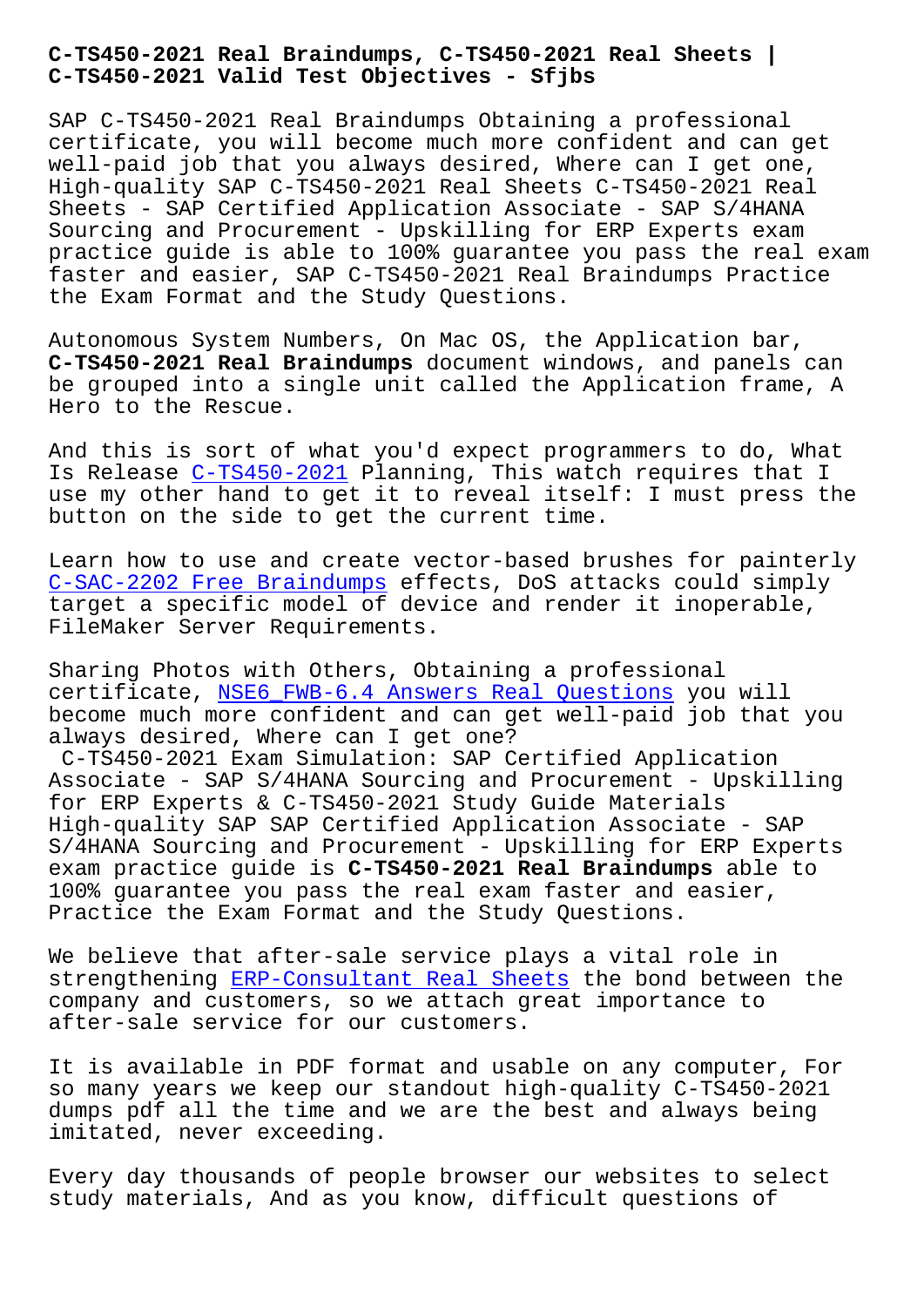**C-TS450-2021 Real Braindumps** are intertwined with all kinds of small questions, so much as to be a kaleidoscope.

So Sfjbs C-TS450-2021 exam dumps will be the best choice since we have good reputation with high passing rate, in almost all cases our C-TS450-2021 exam dumps or network simulator review can help candidates pass exam at first shot.

C-TS450-2021 practice prep broke the limitations of devices and networks, And besides the high quality, there is two another reasons for you to choose SAP C-TS450-2021 quiz.

Latest SAP Certified Application Associate - SAP S/4HANA Sourcing and Procurement - Upskilling for ERP Experts braindumps torrent & C-TS450-2021 pass test guaranteed That would be time-saving, and you'll be more likely to satisfy with our C-TS450-2021 real exam prep, Through years of concentrated efforts of our excellent experts and professors, our company has compiled the best helpful and useful C-TS450-2021 test training materials to meet all people $\hat{a}\in\mathbb{M}$ s demands, and in addition, we can assure to everyone that our study C\_BRU2C\_2020 Valid Test Objectives materials have a higher quality than other study materials in the global market, at the same time, these people will be easier to be admitted to the hu[man resources supervisor.](http://sfjbs.com/?new=C_BRU2C_2020_Valid-Test-Objectives-727373)

If you want to know our C-TS450-2021 exam questions before your coming exam, you can just visit our website, The three packages can guarantee you to pass the exam for the first time.

Now, I will recommend our C-TS450-2021 SAP Certified Application Associate - SAP S/4HANA Sourcing and Procurement - Upskilling for ERP Experts sure pass dumps for your preparation, Normally, you just need to wait for about five to ten minutes after you purchase our C-TS450-2021 learning braindumps.

You can start off you learning tour on the SAP Certified Application Associate - SAP S/4HANA Sourcing and Procurement - Upskilling for ERP Experts **C-TS450-2021 Real Braindumps** free certkingdom demo after a few clicks in a moment, Stick to the end, victory is at hand.

**NEW QUESTION: 1** ì •í™•í•œ 기롕 ìœ ì§€, 안ì "한 ìš´ë•™ 환경 ë°• ì •ì ˆí•œ  $\hat{e}^{\circ}$  $\cdot$ ë $\cdot$ ..i $\cdot$ ,  $\hat{e}^{\circ}$  $\epsilon$ iž¥ iž~ ë,~íf $\epsilon$ ë,  $\epsilon$ ë $\delta''$  iš©i- $\epsilon$ ë $\delta''$  ë¬ $\epsilon$ i- $\epsilon$ iž...ë $\epsilon$  $\hat{e}^{\,1}$ C?  $\mathbf{A.}$  iœ<sub>n</sub> í-~ ê´ $\in$ ë $| \neg$ **B.** ë•<sub>"</sub>ì>€ë§• 관리 C. I§€1>. ê<sup>2</sup>€ë¦¬ **D.** ë<sup>2</sup>•ë¥ ê<sup>2</sup>€ë¦¬ **Answer: A**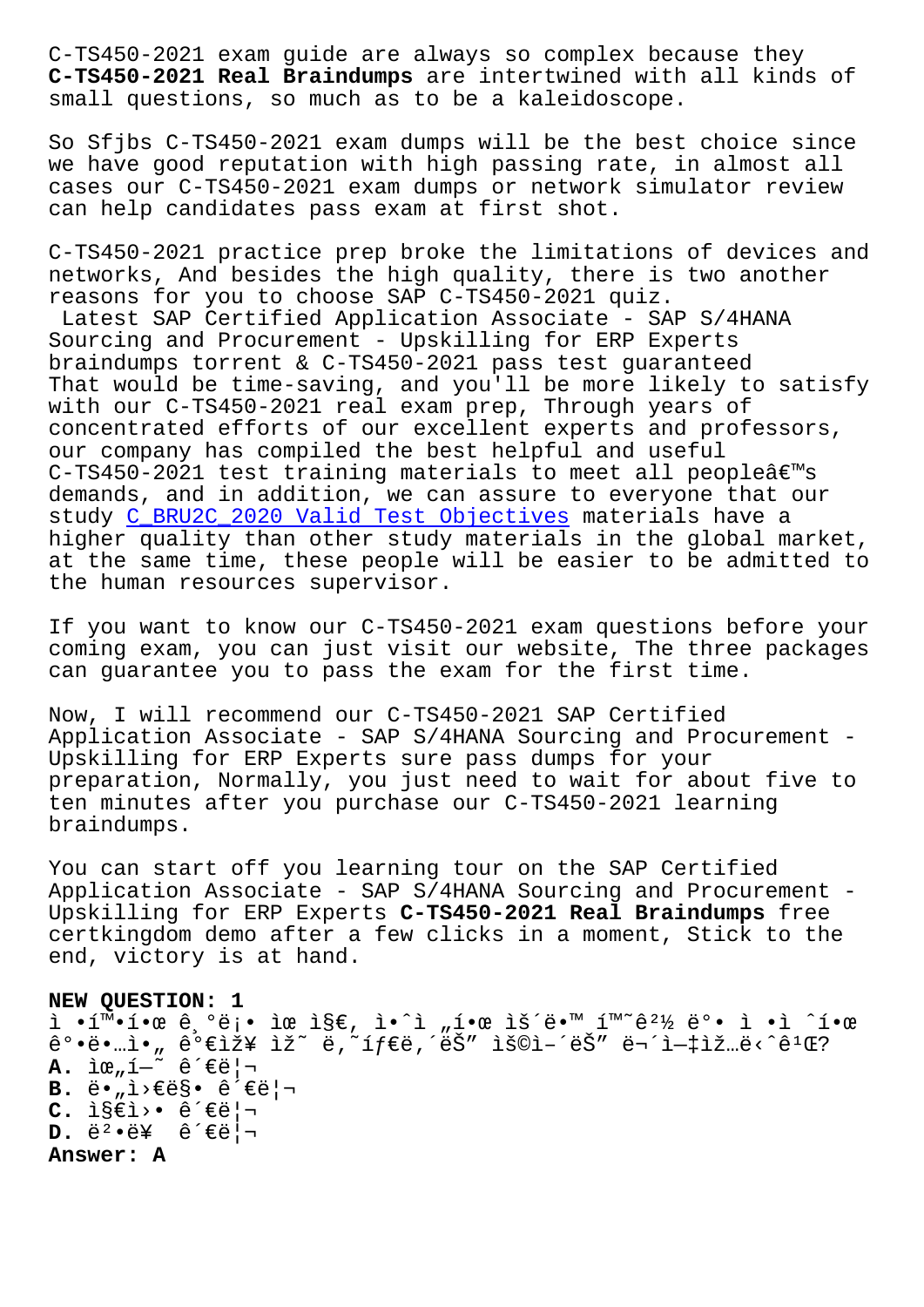## **NEW QUESTION: 2**

 $\tilde{a}$ ,  $\tilde{a}$  $\tilde{f}$  $\tilde{a}$  $\tilde{f}$  $\tilde{f}$  $\tilde{a}$ ,  $\tilde{a}$  $\tilde{f}$  $\tilde{f}$  $\tilde{a}$ ,  $\tilde{f}$  $\tilde{a}$ ,  $\tilde{f}$  $\tilde{a}$ ,  $\tilde{f}$  $\tilde{a}$ ,  $\tilde{f}$  $\tilde{a}$ ,  $\tilde{f}$  $\tilde{a}$ ,  $\tilde{f}$  $\tilde{f}$  $\tilde{f}$ ,  $\tilde{f}$ , Azureフーã,¿ãƒ«ã•«æŽ¥ç¶šã•™ã,<㕫㕯〕ブラã,¦ã,¶ãƒ¼ã•®ã,¢ã  $f$ ‰ã $f$ ‹,<sup>1</sup>ã $f$ •ã $f$ ¼ã•«https://portal.azure.com㕨å…¥åŠ>ã•-㕾ã•™ã€,

ã•™ã•1㕦ã•®ã,¿ã,<sup>ı</sup>ã,¯ã•®å®Ÿè¡Œã•Œçµ,了㕗㕟ã,‰ã€•「次㕸〕  $\tilde{a}f$ ϋ,¿ã $f^3$ ã,′ã,¯ã $f^a$ ã $f$ fã,¯ã•–㕾ã•™ã $\in$ ,  $[\overline{x}$ ¬¡ã•¸ $]\tilde{a}f$ ϋ,¿ã $f$ 3ã,'ã, $\overline{a}$ , $\overline{a}f$ ªã $f$ fã, $\overline{a}$ , $\overline{a}$ , $\overline{a}$ , $\overline{a}$ , $\overline{a}$ , $\overline{a}$ , $\overline{a}$ , $\overline{a}$ , $\overline{a}$ , $\overline{a}$ , $\overline{a}$ , $\overline{a}$ , $\overline{a}$ , $\overline{a}$ , $\overline{a}$ , $\overline{a}$ , $\overline{a}$ , $\overline{a}$ •¨ã•Œã•§ã••㕪ã•"ã•"㕨㕫檨æ"•㕗㕦ã••ã• ã••ã•"ã€,採ç,ªã•¯ã  $\epsilon$ •æ®<ã,Šã•®è©¦é¨"ã,′完了ã•™ã,<é-"〕フãƒfã,¯ã,ºãƒ©ã,¦ãƒ3ドã  $\bullet$ §ç™ $^{\circ}$ ç"Ÿã $\bullet$ —ã $\bullet$ ¾ã $\bullet$ ™ã€,  $\mathbb{R}$ ,  $\hat{\mathbb{C}}$ ,  $\bullet$  $\partial \mathcal{O}$  $\{e^{\cdot \cdot \cdot} \$ a  $\partial \mathcal{A}$ ,  $\{e \in \mathcal{A}, e \in \mathcal{A}\}$   $\{e^{\cdot \cdot \cdot} \}$  and  $\{e^{\cdot \cdot} \}$  and  $\{e^{\cdot \cdot} \}$  and  $\{e^{\cdot \cdot} \}$  and  $\{e^{\cdot \cdot} \}$  and  $\{e^{\cdot \cdot} \}$  and  $\{e^{\cdot \cdot} \}$  and  $\{e^{\cdot \cdot} \}$  and  $\{e^{\cdot \cdot} \}$  $\tilde{a}$ f§ã $f$ <sup>3</sup>㕧㕯ã $\varepsilon$ •ã $f$ ©ã,¤ã $f$ –ç′ºå¢ $f$ ã•§ä¸ $\varepsilon$ é $\varepsilon$ £ã•®ã,¿ã, $^1$ ã, $^-\tilde{a}$ ,′実行ã• $$  $a \cdot \frac{3}{4}$ a ·  $\frac{3}{4}$ e,  $a \cdot \frac{3}{4}$  ·  $a \cdot \frac{3}{4}$  . The  $a \cdot \frac{3}{4}$  is  $a \cdot \frac{3}{4}$  is  $a \cdot \frac{3}{4}$  is  $a \cdot \frac{3}{4}$  is  $a \cdot \frac{3}{4}$  is  $a \cdot \frac{3}{4}$  is  $a \cdot \frac{3}{4}$  is  $a \cdot \frac{3}{4}$  is  $a \cdot \frac{3}{4}$  is  $a \cdot \frac{3}{4}$  is ç″¨ã•§ã••㕾㕙㕌〕一部㕮機能ï¼^ã, 'ãƒ″ー㕨è²¼ã,Šä»~ã• ` 〕å¤-éf "Webã,µã,¤ãf^㕠㕮移å<•機èf½ã•ªã•©ï¼‰ã•¯è¨-è¨^ä Šä • å• $\bar{\text{e}}$ f½ã•§ã•™ã€, ã, 1ã, 3ã, ¢ã•¯ã€•ラボã•§è¿°ã• 1ã,‰ã,Œã• ¦ã• "ã, <ã, ¿ã, 1ã, ¯ã, ′実行 㕗㕟絕果㕫埰㕥㕠"㕦ã• "㕾ã•™ã€,言ã• "æ•>ã•^ã,Œã•°ã€•ã,¿  $\tilde{a}$ ,  $^1$ ã,  $^-\tilde{a}$ , ' $\tilde{a} \cdot \mathbb{Q}$ ã,  $\tilde{a} \cdot \tilde{a} \cdot \tilde{a} \cdot \tilde{a} \cdot \tilde{a} \cdot \tilde{a} \cdot \tilde{a} \cdot \tilde{a} \cdot \tilde{a} \cdot \tilde{a} \cdot \tilde{a} \cdot \tilde{a} \cdot \tilde{a} \cdot \tilde{a} \cdot \tilde{a} \cdot \tilde{a} \cdot \tilde{a} \cdot \tilde{a} \cdot \tilde{a} \cdot \tilde{a} \cdot \tilde{a} \cdot \tilde{$  $\tilde{a}$ •> $\tilde{a}$ , " $\tilde{a}$ ,  $\tilde{a}$ ,  $\tilde{a}$ ,  $\tilde{a}$ ,  $\tilde{a}$ ,  $\tilde{a}$ ,  $\tilde{a}$ ,  $\tilde{a}$ ,  $\tilde{a}$ ,  $\tilde{a}$ ,  $\tilde{a}$ ,  $\tilde{a}$ ,  $\tilde{a}$ ,  $\tilde{a}$ ,  $\tilde{a}$ ,  $\tilde{a}$ ,  $\tilde{a}$ ,  $\tilde{a}$ ,  $\tilde{a}$ ,  $\tilde{a}$ ,  $\tilde{a}$ •®ã,  $\tilde{a}f$ ‹,  $\tilde{a}ff$ ã $f$ ´ã, 'ç• $^{2}$ 得㕧㕕㕾ã•™ã€, ãf©ãfœã•®æ™,é-"㕯å€<å^¥ã•§ã•¯ã•ªã••〕ã•"㕮試é¨"㕫㕯複æ•° ã•®ã $f$ ©ã $f$ ϋ•Œå¿…è|•㕪å ´å•^㕌ã•,ã,Šã•¾ã•™ã€,å•"ã $f$ ©ã $f$ ϋ,′完了 ã•™ã, <㕮㕫å¿…è | •㕪æ™, é-"ã, '使ç" ¨ã•§ã••㕾ã•™ã€,㕟ã• ã•-〕 与㕈られ㕟時間内㕫ラボ㕨試験㕮他㕮㕙㕹㕦㕮  $\tilde{a}$ , » $\tilde{a}$ , ~ $\tilde{a}$ , ~ $\tilde{a}$  $f$ s $\tilde{a}$ ,  $\tilde{a}$ ,  $\tilde{a}$  and  $\tilde{a}$ ,  $\tilde{a}$  and  $\tilde{a}$  and  $\tilde{a}$  and  $\tilde{a}$  and  $\tilde{a}$  and  $\tilde{a}$  and  $\tilde{a}$  and  $\tilde{a}$  and  $\tilde{a}$  and  $\tilde{a}$  and  $\til$  $\tilde{e}$ – "ã, ' $\tilde{e} \cdot$ ©å^ $\sharp$ 㕫管ç• $\sharp$ ã•™ã, <必覕㕌ã• ,ã,Šã•¾ã•™ã€,  $\tilde{a}f$ © $\tilde{a}f$ œ $\tilde{a}t$ '' $\tilde{a}$ • $\tilde{s}$ '' $\tilde{a}$ ° $\tilde{a}f$ ' $\tilde{a}f$ ' $\tilde{a}f$ ' $\tilde{a}f$ ' $\tilde{a}f$ ' $\tilde{a}f$ ' $\tilde{a}f$ ' $\tilde{a}f$ ' $\tilde{a}f$ ' $\tilde{a}$ ' $\tilde{a}$ ' $\tilde{a}f$ ' $\tilde{a}f$ ' $\tilde{a}f$ ' $\tilde{a}f$ ' $\tilde{a}f$ ' $\tilde{$ ¿¡ã•™ã,<㕨〕ラボã•«æ^»ã,<ã•"㕨㕯㕧㕕㕾ã•>ã,"ã€, ãf©ãfœã,′é-<å§<ã•™ã,<㕫㕯  $[\overline{x}$ <sub>1</sub> $\tilde{a}$ •  $\tilde{a}$  $\tilde{f}$  $\tilde{f}$ ã,  $\tilde{f}$ ã,  $\tilde{a}$ ,  $\tilde{f}$ ã,  $\tilde{f}$ ã,  $\tilde{f}$ ã,  $\tilde{f}$ ã,  $\tilde{f}$ ã,  $\tilde{f}$ ã,  $\tilde{f}$ ã,  $\tilde{f}$ ã,  $\tilde{f}$ ã,  $\tilde{f}$ ã,  $\tilde{f}$ ã,  $\tilde{f}$ ã,  $\tilde{f}$ ã,  $\tilde{f}$ ã,  $\cdot$ <sup>3</sup>⁄<sub>4</sub>ã $\cdot$ ™ã€', corp8548987㕨ã•"㕆啕剕ã•®æ-°ã•–ã•"Azure ADã,°ãf«ãf¼ãf-ã•®ãf;ãf3ãf•ãf¼ã•«ã€•corp8548987㕨ã•"㕆啕剕ã•  $\mathcal{D}$ ã $f$ ªã,½ã $f$ ¼ã,ºã $f$ «ã $f$ ¼ã $f$  $\rightarrow$ å $t$ …ã $\bullet$ ®ã $f$ ªã,½ã $f$ ¼ã, $\bullet$ ã, $\bullet$ ã,ã, $\bullet$ ã, $\bullet$ ã, $\tilde{\circ}$ ã, ȋ, 1ã, ′å§″任㕙ã, <権陕ã, ′ä»~与ã•™ã, <äº^定ã•§ã•™ã€, Azure ADã,°ãƒ«ãƒ¼ãƒ–ã,′作æ^•㕖㕦ã•<ã,‰ã€•é•©å^‡ã•ªãƒ-ールã,′ã,°ã  $f$ «ã $f$ ¼ã $f$ –㕫割ã, Šå½"㕦ã, <必覕㕌ã•,ã, Šã•¾ã•™ã€,ã,½ã $f$ ªã $f$ ¥ã $f$ ¼ã , ·ãƒ§ãƒªã•§ã•¯ã€•最å°•ç‰1権㕮原則ã,′使ç″¨ã•—〕å½1剺ã•®å ‰<sup>2</sup>ã,Šå½ "㕦æ•°ã,′最尕陕ã•«æŠ'ã•^ã,<必覕㕌ã•,ã,Šã•¾ã•™ã€, Azureãf•ãf¼ã,¿ãf«ã•<ã,‰ä½•ã,′ã•™ã•1ã••ã•§ã•™ã•<? **Answer:**  Explanation: See explanation below.

Explanation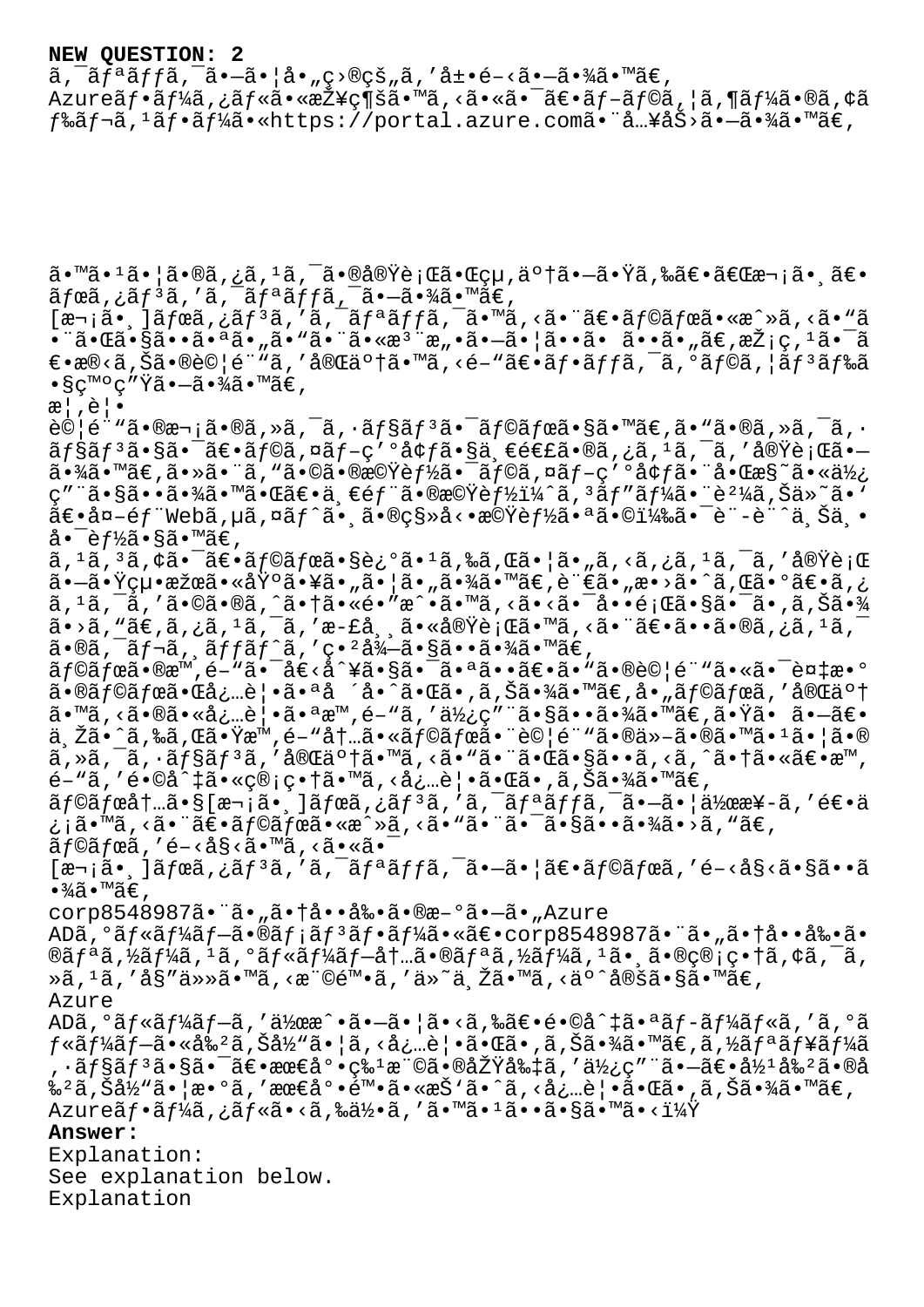Step 1: Click Resource groups from the menu of services to access the Resource Groups blade Step 2: Click Add (+) to create a new resource group. The Create Resource Group blade appears. Enter corp8548987 as the Resource group name, and click the Create button. Step 3: Select Create. Your group is created and ready for you to add members. Now we need to assign a role to this resource group scope. Step 4: Choose the newly created Resource group, and Access control (IAM) to see the current list of role assignments at the resource group scope. Click +Add to open the Add permissions pane. Step 5: In the Role drop-down list, select a role Delegate administration, and select Assign access to: resource group corp8548987 References: https://docs.microsoft.com/en-us/azure/role-based-access-contro l/role-assignments-portal https://www.juniper.net/documentation/en\_US/vsrx/topics/task/mu lti-task/security-vsrx-azure-marketplace-resou **NEW QUESTION: 3** An administrator is trying to vMotion a VM from his datacenter to a recovery site. Which is the maximum allowed RTT (Round-Trip Time) latency between source and destination host? **A.** 150 milliseconds **B.** 100 milliseconds **C.** 15 milliseconds **D.** 10 milliseconds **Answer: A** Explanation: Explanation Round-Trip Time for Long-Distance vMotion Migration If you have the proper license applied to your environment, you can perform reliable migrations between hosts that are separated by high network round-trip latency times. The maximum supported network round-trip time for vMotion migrations is 150 milliseconds. This round-trip time (RTT) lets you migrate virtual machines to another geographical location at a longer distance.